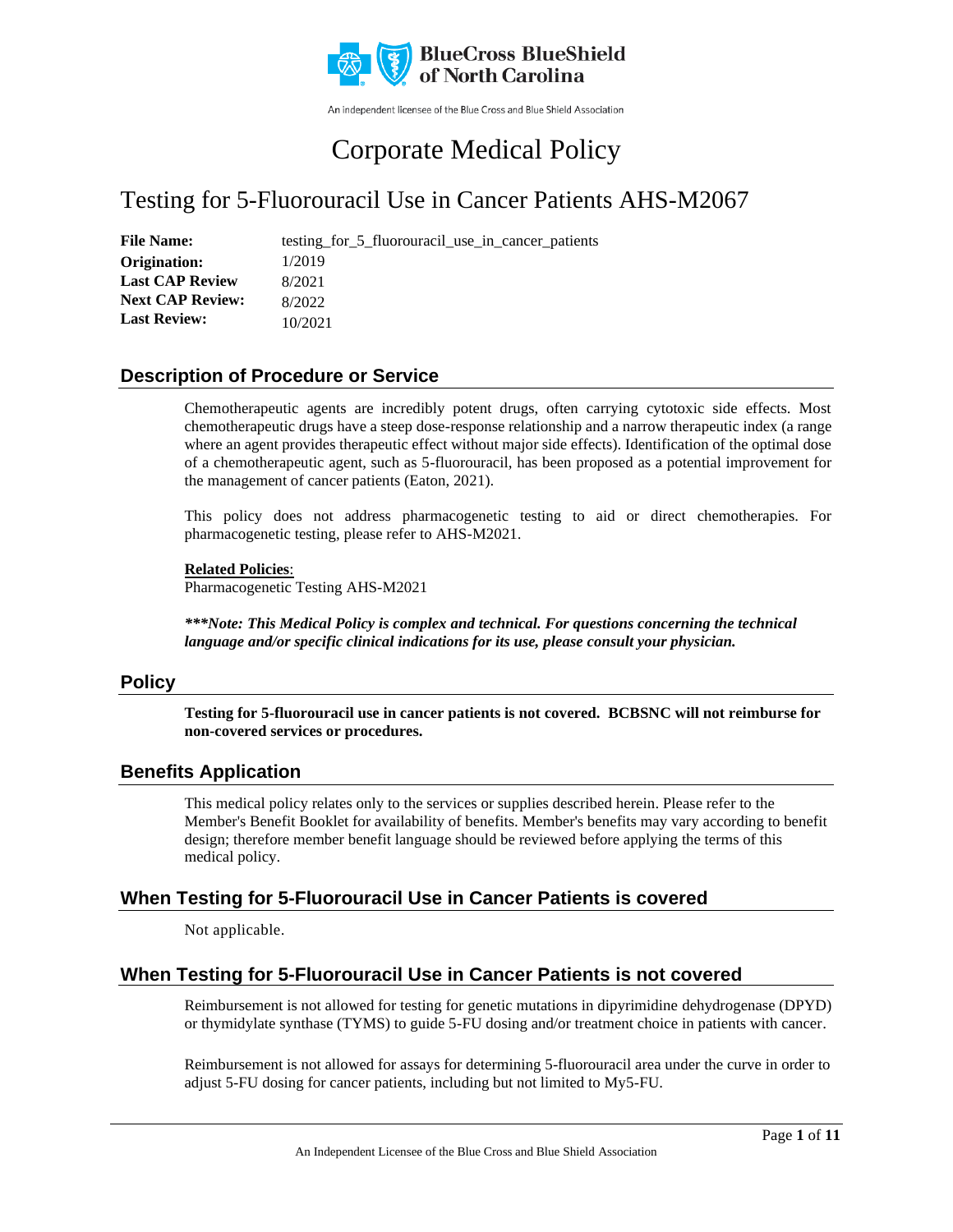Reimbursement is not allowed for uracil breath tests and dihydrouracil/uracil ratio testing of plasma, serum, or urine samples *to aid in managing dose adjustment in individuals undergoing 5-fluorouracil chemotherapy.*

### **Policy Guidelines**

Chemotherapeutic agents encompass a wide variety of medications used to treat cancer. However, due to their cytotoxicity, these agents often have debilitating side effects such as nausea, vomiting, and more. Therefore, it can be useful to identify an "optimal" dose of these agents (for an individual patient), to maximize therapeutic efficacy and minimize harmful side effects. Numerous methods to identify an individual's optimal dose exist, such as body surface area (BSA)-based dosing, weight-based dosing, fixed-dose medications, and area-under-curve (AUC) dosing, which is generated by a curve of plasma concentration as a function of time. With both variables known, it would be possible to identify the exact amount of drug exposed to an individual instead of relying on clinical symptoms. AUC-based dosing is typically used for drugs cleared through glomerular filtration (such as carboplatin). However, AUCbased dosing is not usually applicable to most other anticancer agents as elimination of other drugs often involves several other pathways, thereby introducing additional variables that influence drug clearance (Eaton, 2021).

One common therapeutic agent is 5-fluorouracil, or 5-FU. Currently, 5-FU is administered intravenously as a continuous infusion; BSA-based dosage is often used to optimize treatment, and an AUC between 20 and 30 [mg×h×L] is recommended (Mindt et al., 2019). This particular chemotherapeutic agent can be used alone, or in a combinatory setting, to treat many types of cancer including breast, anal, stomach, colon, head, neck, and some skin cancers (Cancer\_Research, 2019). Therapeutic drug monitoring (TDM), known as "the clinical practice of measuring specific drugs at designated intervals to maintain a constant concentration in a patient's bloodstream, thereby optimizing individual dosage regimens" (Kang & Lee, 2009), has shown promise in 5-FU based treatment regimens. In particular, the TDM practice has resulted in reduced toxicity and improved efficacy for the intravenous administration of 5-FU (Hashimoto et al., 2020).

Proprietary tests have been developed for identification of the optimal dose of several chemotherapeutic agents. Saladax Biomedical, under the product umbrella termed MyCare, offers a series of tests that aim to find the optimal dose for various chemotherapeutic agents. Their current catalog imatinib (MyImatinib). MyCare states that these tests will be able to guide dosing for these agents and minimize toxicity with only a blood test (MyCare, 2018a, 2018b). The test is intended for patients receiving 5-FU chemotherapy through intravenous infusion. The test takes plasma near the end of the infusion cycle and is based on the scattered light principle. The amount of scattered light varies inversely with the amount of 5-FU present in the plasma sample. The limit of detection is estimated at 52 ng/mL and the limit of quantitation is estimated at 85 ng/mL. A validated dose adjustment algorithm incorporates the measurements of 5-FU in plasma and uses AUC to calculate subsequent doses (NICE, 2014).

Additional tests have been proposed to aid in dosing and measuring toxicity in individuals undergoing chemotherapy. Since the efficacy of 5-FU depends on the enzyme dihydropyrimidine dehydrogenase (DPD), the concentration of uracil has been proposed to evaluate pyrimidine, including 5- FU, catabolism. The uracil breath test measures the concentration of carbon dioxide, a pyrimidine metabolic product, after an individual has ingested radiolabeled uracil (Cunha-Junior et al., 2013; Ezzeldin et al., 2009).

#### *Analytical Validity*

Buchel et al. (2013) compared My5-FU to other commonly used clinical analyzers (Olympus AU400, Roche Cobas c6000, and Thermo Fisher CDx90). A total of 247 plasma samples were measured. The Cobas Integra 800 was found to have a "proportional bias of 7% towards higher values measured with the My5-FU assay" compared to liquid chromatography-tandem mass spectrometry (LC-MS/MS).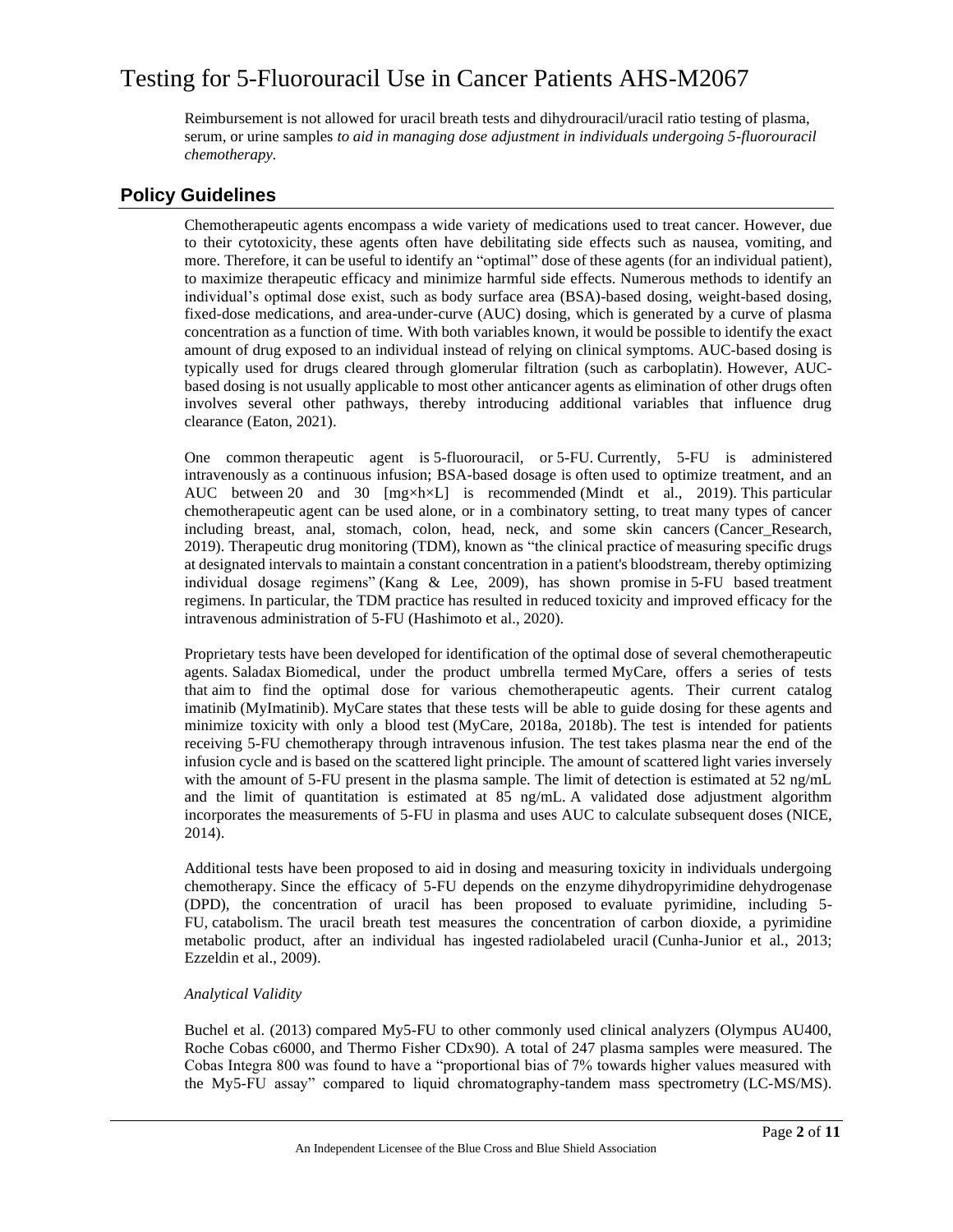However, when Cobas Integra 800 was compared to the other three clinical analyzers, only a proportional bias of ≤1.6% and a constant bias below the limit of detection was observed (Buchel et al., 2013).

#### *Clinical Validity and Utility*

Yang et al (2016) conducted a meta-analysis of data from 2 RCTs and 3 observational studies (654 patients) to compare the efficacy and toxicity of the use of pharmacokinetic (PK)-guided versus Body Surface Area (BSA)-based dose adjustment of 5-FU in advanced cancers. PK-monitored 5-FU therapy was associated with significant improvement in overall response rate (odds ratio = 2.04, compared with the traditional BSA method. The researchers concluded that "in comparison with conventional BSA method, PK-based 5-FU dosage confirmed a superior overall response rate and improved toxicities irrespective of significant difference, the results of which indicated that PK- monitored 5-FU dosage has the potential to be performed in colorectal cancer personalized therapy."

Fang et al. (2016) performed a meta-analysis to compare the BSA-based algorithm to a pharmacokinetic (PKG)-based algorithm for 5-fluorouracil (5-FU). Four studies (n = 504) were included. The authors found that the PKG algorithm "significantly" improved the objective response rate of 5-FU chemotherapy compared to the BSA-based algorithm. PKG was also found to "markedly" decrease the risk of grade 3/4 adverse drug reactions (Fang et al., 2016). Likewise, another study comparing 5-FU TDM to BSA-guided dosing results in patients with gastrointestinal cancer ( $n =$ 155) also reports greater interpersonal variability when using a BSA-guided strategy as compared to TDM (Morawska et al., 2018). A third study demonstrates that TDM can result in even greater improvements in elderly gastrointestinal cancer patients (older than 75 years old) as compared to younger patients (71% improvement in AUC vs. 50% improvement, respectively). This is significant considering that the majority of previous clinical trials excluded elderly patients (Macaire et al., 2019).

Wilhelm et al. (2016) evaluated the use of TDM to personalize 5-FU dosing in patients with colorectal cancer. Seventy-five patients were included. The authors aimed to achieve a target AUC of 20-30 mg x h/L and adjusted each cycle of 5-FU accordingly. The average AUC of 5-FU on the initial administration was " $18 \pm 6$  mg  $\times$  h/L, with 64%, 33%, and 3% of the patients below, within, or above the target AUC range, respectively." By the 4<sup>th</sup> administration, the average 5-FU AUC was  $25 \pm 7$  mg × h/L, with 54% of patients within the target 5-FU AUC range. The incidence of 5-FU related side effects was reduced compared to historical data despite the increased dose. The authors concluded that "personalization of 5- FU dosing using TDM in routine clinical practice resulted in significantly improved 5-FU exposure and suggested a lower incidence of 5-FU-related toxicities" (Wilhelm et al., 2016).

Gamelin et al. (2008) conducted a study to compare conventional dosing of fluorouracil (FU) with pharmacokinetically guided FU dose adjustment in terms of response, tolerability, and survival. A total of 208 patients with measurable metastatic colorectal cancer were randomly assigned to two groups: group A (104 patients; 96 assessable), in which the FU dose was calculated based on body-surface area; and group B (104 patients; 90 assessable), in which the FU dose was individually determined using pharmacokinetically guided adjustments. Patients that received FU dose adjustment based on pharmacokinetic monitoring showed significantly improved objective response rate, a trend to higher survival rate, and fewer grade 3/4 toxicities. The researchers concluded that "these results support the value of pharmacokinetically guided management of FU dose in the treatment of metastatic colorectal patients" (Gamelin et al., 2008).

Engels et al. (2011) examined the effect of pharmacokinetic (PK)-guided docetaxel dosing on interindividual variability in exposure. AUC was used to guide dosing, and 15 patients were included. The authors found that variability (standard deviation) decreased by 35% after one course of PK-guided dosing. However, the authors stated further research was needed (Engels et al., 2011).

Joerger et al. built a pharmacokinetic-pharmacodynamic model of paclitaxel/carboplatin in ovarian cancer patients. Time above paclitaxel plasma concentration of  $0.05$  to  $0.2 \mu m o/L$  (t<sub>c</sub>> 0.05−0.2 μmol/L) is thought to be a good predictive marker for severe neutropenia and overall clinical outcome. A total of 139 patients were included in the study; each participant was given "175 mg/m2 over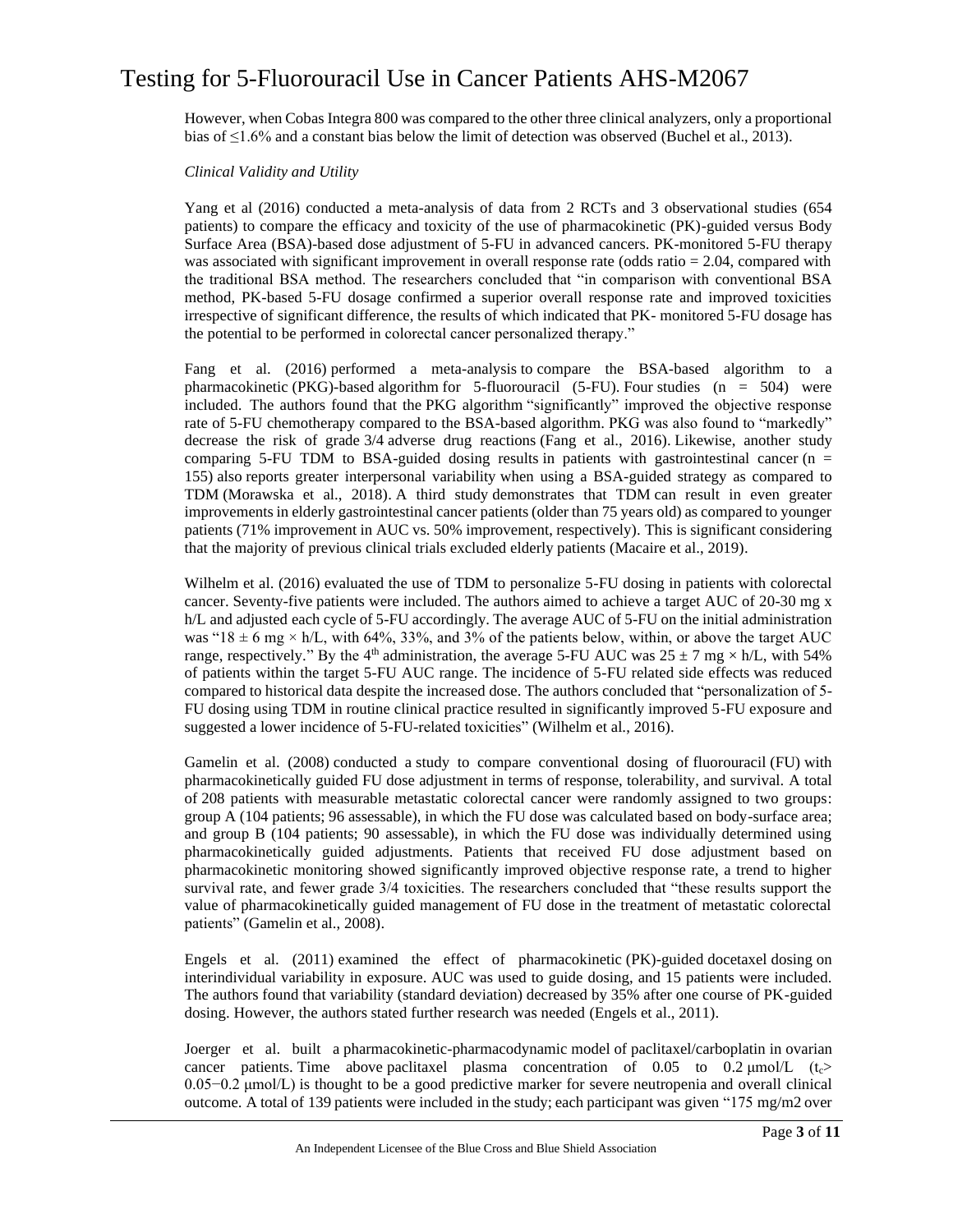3 hours followed by carboplatin area under the concentration-time curve 5 mg/mL\*min over 30 min." In 34 patients with measurable disease, objective response rate was 76%. Paclitaxel  $t_c > 0.05 \mu m o/L$  was found to be significantly higher in patients with a complete ( $t = 91.8$  hours) or partial response ( $t = 76.3$ ) compared to patients with progressive disease ( $t = 31.5$ ). Paclitaxel  $t_c$  was also found to predict severe neutropenia well (Joerger et al., 2007).

A 2017 study by Moeung et al. (2017) evaluated the efficacy of TDM in patients ( $n = 89$ ) with advanced germ cell tumors who receive high dose chemotherapy (TI-CE) as compared to using a formulabased covariate equation dosing method. The metric used to assess the efficacy of these two approaches was AUC for carboplatin. TDM was used on 58 of the patients for three days "to develop a covariate equation for carboplatin clearance prediction adapted for future TI-CE patients, and its performance was prospectively evaluated on the other 29 patients along with different methods of carboplatin clearance prediction." Using the developed covariate equation to determine dosing, the researchers showed that the mean AUC was 24.4 mg.min/ml per cycle with  $10<sup>th</sup>$  and  $90<sup>th</sup>$  percentiles of 22.4 and 26.8, respectively. They conclude, "TDM allows controlling and reaching the target AUC. Alternatively, the new equation of carboplatin clearance prediction, better adapted to these young male patients, could be used if TDM cannot be implemented" (Moeung et al., 2017). However, more recent studies have also shown that the method to determine carboplatin clearance (for example, glomerular filtration rate (GFR) versus estimated creatinine clearance (CrCl)) can have a significant effect on determining the actual AUC for carboplatin (Morrow, Garland, Yang, De Luna, & Herrington, 2019).

Guilhot et al. (2012) evaluated the correlation between "imatinib trough plasma concentrations  $(C_{min})$ and clinical response and safety in patients with newly diagnosed Philadelphia chromosome-positive chronic myeloid leukemia in chronic phase in the Tyrosine Kinase Inhibitor OPtimization and Selectivity (TOPS) trial." Patients were randomized to 400 mg/day or 800 mg/day of imatinib. The authors found that the  $C_{\text{min}}$  was stable for patients in the 400 mg/day cohort but showed a slight decrease in the 800 mg/day cohort due to dose adjustments. The rates of major molecular response (MMR) and complete cytogenetic response (CCyR) was found to be significantly lower in patients under the  $25<sup>th</sup>$  percentile of  $C_{\text{min}}$  (1165 ng/mL). The authors also observed an association between high imatinib  $C_{\text{min}}$  and side effects such as edema (Guilhot et al., 2012).

Freeman et al. (2015) evaluated the clinical and cost effectiveness of the My5-FU assay. The authors compared the assay to gold standards of serum testing and chemotherapeutic dosing. Thirty-five studies regarding clinical effectiveness and 54 studies regarding cost effectiveness were identified. The investigators identified a high "apparent" correlation between My5-FU, high-performance liquid chromatography (HPLC), and liquid chromatography-mass spectrometry (LC-MS), although upper and lower limits of agreement ranged from -18% and 30%. Median overall survival (OS) was found to be 19.6 months for pharmacokinetic dosing (PK) compared to 14.6 months for body surface area (BSA) guided dosing of 5-FU plus folinic acid. The authors also built a cost-effectiveness model for the My5- FU assay for metastatic colorectal cancer and head and neck cancer. The model showed My5-FU to be 100% cost effective at £20,000 per quality-adjusted life-year for both types, although the head and neck cancer was only an estimate. Despite these findings, the authors noted that "considerable uncertainties remain about evidence quality and practical implementation" (Freeman et al., 2015).

Cunha-Junior et al. (2013) studied the use of the uracil breath test to determine 5-FU toxicity in gastrointestinal cancer patients  $(n = 33)$ . Their results show that the uracil breath test had a sensitivity and specificity of 61.5% and 85%, respectively in distinguishing individuals with grade 3-4 versus grade 0-1 toxicity. Likewise, the sensitivity and specificity of distinguishing DPD-deficiency versus non-DPDdeficiency are 75% and 85%, respectively. The authors conclude that the uracil breath test "has moderate accuracy in discriminating individuals who manifested severe toxicity from those who had mild or no toxicity to 5FU" (Cunha-Junior et al., 2013).

Macaire et al. (2019) researched the effects of TDM to optimize 5-FU chemotherapy in gastrointestinal cancer patients under and over 75 years of age. A total of 154 participants with gastrointestinal cancer participated in this study; thirty-one participants were older than 75 years of age. "At cycle 1 (C1), the 5-FU dose was calculated using patient's body surface area, then a blood sample was drawn to measure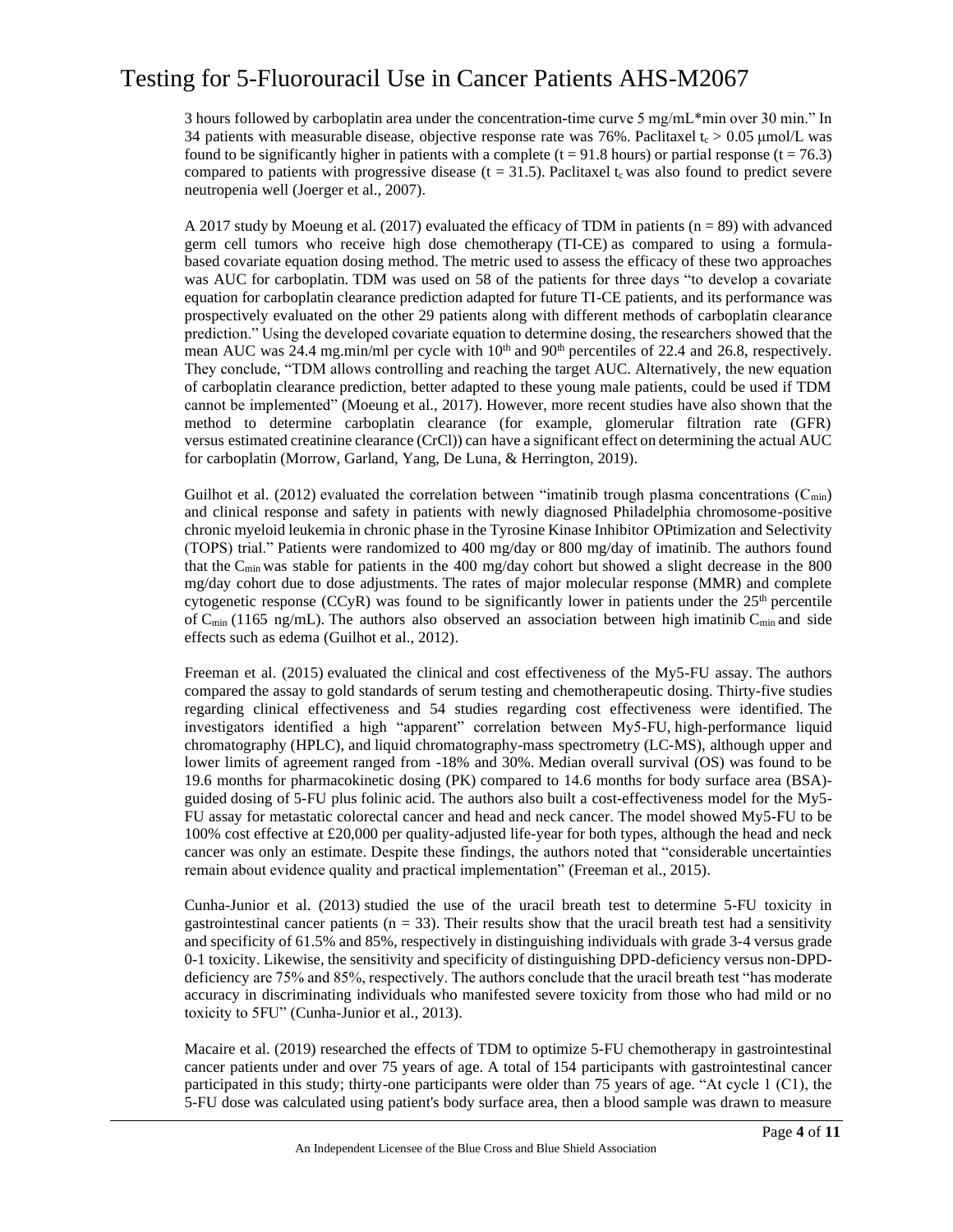5-FU concentration and 5-FU dose was adjusted at the subsequent cycles based on C1 concentration. Assessments of toxicity were performed at the beginning of every cycle" (Macaire et al., 2019). Results show that approximately 71% of patients older than 75 years of age required dose adjustments after C1, while only 50% of younger patients required adjustments. Further, after dose adjustments, by cycle 3 (C3), the percentage of patients above age 75 with severe 5-FU related toxicity fell from 15% to 5%. The authors conclude that "Pharmacokinetic-guided 5-FU-dosing algorithm, leading to an improved tolerability while remaining within therapeutic concentration range, is even more valuable for patients older than 75 years than in younger patients" (Macaire et al., 2019).

Deng et al. (2020) studied the efficacy of pharmacokinetic-based 5-FU dosing management in advanced colorectal cancer patients. 153 patients with advanced colorectal cancer were randomized to receive a double-week chemotherapy with 5-FU using pharmacokinetic dosing or 5-FU chemotherapy with BSA guided dosing. In the first four weeks of treatment, patients in the experimental group were administered 5-FU according to the classic strategy of body surface area dosing before transitioning into pharmacokinetic AUC-based dosing. For the duration of the study, all patients in the control group continued with BSA guided chemotherapy. The efficacy, toxic side effects, and survival rate were assessed throughout the study. In the AUC-based dosing (experimental) group, "the rate of diarrhea significantly decreased  $(37.50\% \text{ vs. } 70.00\% , P=0.010)$ , and incidence of oral mucositis reduced  $(54.17\%$ vs. 82.50%, P=0.014). Compared with the control group, the clinical benefit rate of experimental group was much higher (90.79% vs. 79.22%, P=0.046)." There was no significant difference in other 5-FU related toxic side effects such as nausea or vomiting and no difference in progression-free survival between the two groups. The authors concluded that "pharmacokinetic- based dose management of 5-Fluorouracil reduces the toxicity of chemotherapy and improves long-term efficacy of chemotherapy for advanced colorectal cancer patients" (Deng et al., 2020).

Dolat et al. (2020) studied how evaluating DPD deficiency before initiating 5-FU treatment could help limit 5-FU toxicity by investigating the relationship between 5-GU clearance and DPD activity markers. 169 patients with colorectal, pancreas, and metastatic cancer were included in the study and the DPD marker, uracilemia (U), was measured. Overall, all patients benefited from a pre-therapeutic DPYD genotyping and phenotyping. There was no correlation between uracilemia levels and 5-FU clearance. However, in patients with low DPD marker levels (U<16 ng/mL), 5-FU exposure was higher than in other patients and these patients benefited from an increase in dose following 5-FU therapeutic drug monitoring (TDM). The author states that if guidelines recommend decreasing the 5-FU dose in patients with  $U > 16$  ng/mL, then these patients are at risk of under-exposure and 5-FU TDM should be conducted to avoid loss of efficacy (Dolat et al., 2020).

#### **State and Federal Regulations, as applicable**

The FDA's "Prescribing Information" documents for fluorouracil, paclitaxel, imatinib, and docetaxel do not include AUC as a method to adjust dosage (FDA, 2016a, 2016b, 2018, 2021).

Additionally, many labs have developed specific tests that they must validate and perform in house. These laboratory-developed tests (LDTs) are regulated by the Centers for Medicare and Medicaid (CMS) as high-complexity tests under the Clinical Laboratory Improvement Amendments of 1988 (CLIA '88). As an LDT, the U. S. Food and Drug Administration has not approved or cleared this test; however, FDA clearance or approval is not currently required for clinical use.

#### **Guidelines and Recommendations**

#### **International Association of Therapeutic Drug Monitoring and Clinical Toxicology (IATDMCT) (Beumer et al., 2019)**

The IATDMCT released guidelines on the dosing of 5-FU. With regards to assessing systemic exposure to 5-FU, the IATDMCT noted that area-under-curve (AUC) was the "accepted and clinically relevant" metric. They also noted that a relationship existed between 5-FU AUC and clinical activity (as well as toxicity. They go on to state, "It should be noted that statistically significant correlations between 5- FU exposure and toxicity have been observed across several disease types (squamous cell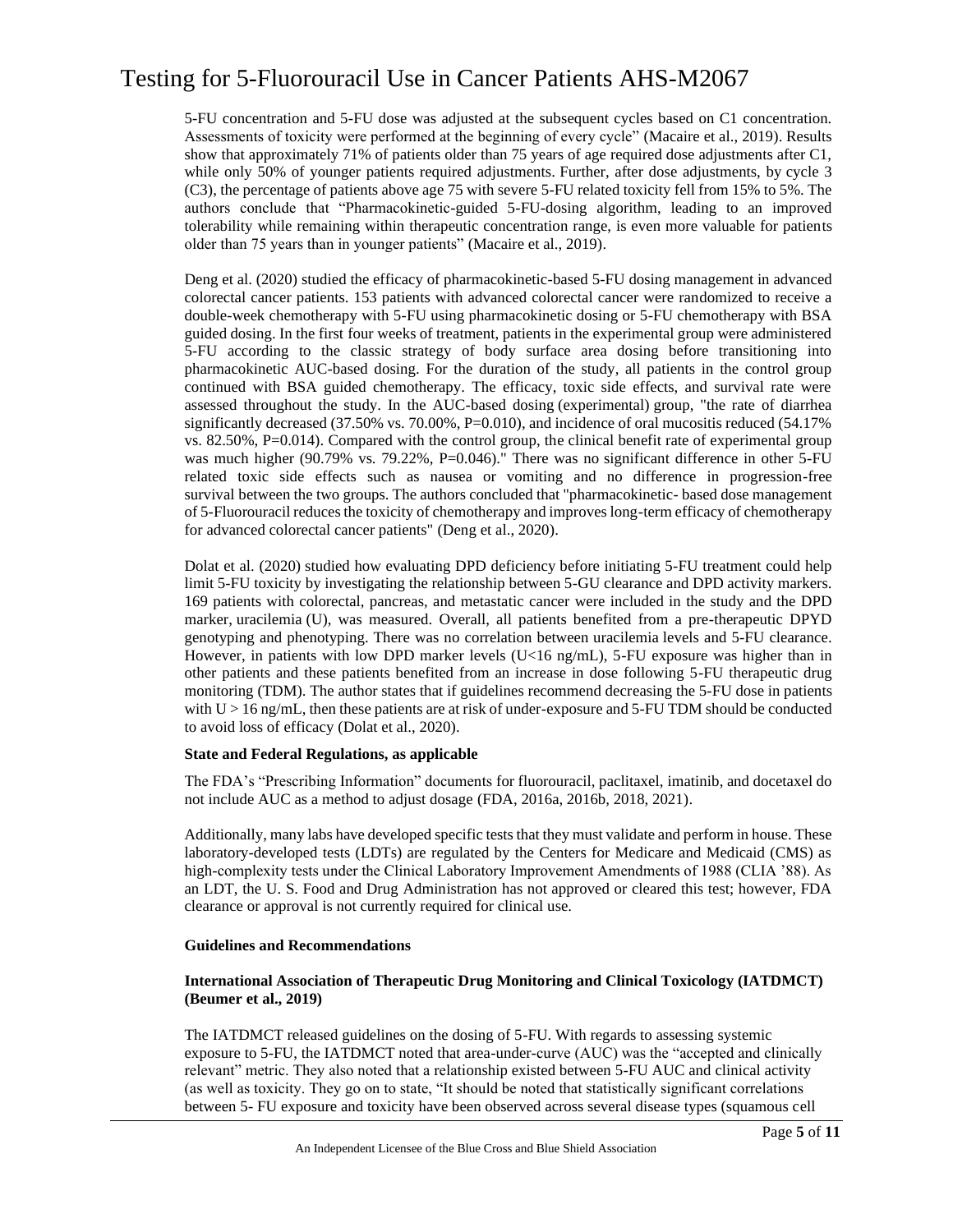carcinoma of the head and neck (SCCHYN), nasopharyngeal cancer, and CRC), disease settings (metastatic, locally advanced), and dosing types (bolus, infusion)." Also, they note that "several clinical studies…have found statistically significant correlations between 5-FU exposure and clinical outcome, mostly with response rates being the metric, but also indicated by overall survival" (Beumer et al., 2019; NICE, 2014).

The IATDMCT also made remarks on the use of TDM for 5-FU. They noted that TDM reduced variability and toxicity, as well as improved clinical activity in patients receiving 5-FU, and "strongly recommend" TDM for the management of 5-FU therapy in patients with colorectal or head-and-neck cancer receiving common 5-FU regimens (Beumer et al., 2019). Concerning the use of the uracil breath test, the IATDMCT states, "The uracil breath test does not help in determining the correct does and is not recommended for clinical use" (Beumer et al., 2019).

#### **National Comprehensive Cancer Network (NCCN) (NCCN, 2020a, 2020b, 2020c)**

The NCCN published guidelines on management of antiemesis, intended to control one of chemotherapy's primary side effects. In it, the only chemotherapeutic agent listed with an AUC-based dosing regimen is carboplatin. 5-FU, docetaxel, and paclitaxel are listed as having 10-30% emetic risk whereas imatinib is listed as <30% risk. No information regarding therapeutic drug monitoring was included (NCCN, 2020a). Furthermore, the NCCN did not address TDM in either its colon cancer or head and neck cancer guidelines (NCCN, 2020b, 2020c).

#### **National Institute for Health and Care Excellence (NICE) (NICE, 2014, 2017)**

NICE remarked that the My5-FU assay should only be recommended for research purposes, although they noted that it has "promise" (NICE, 2014). In a December 2017 review of the 2014 guideline, NICE stated that no changes were required (NICE, 2017).

#### **Clinical Pharmacogenetics Implementation Consortium (CPIC) (Amstutz et al., 2018)**

In 2017, the CPIC published updated guidance on dihydropyrimidine dehydrogenase (DPYD) genotyping and fluoropyrimidine (5-FU) dosing. The following recommendations are related to TDM: • "In DPYD poor metabolizers (DPYD-AS: 0.5 or 0), it is strongly recommended to avoid use of 5 fluorouracil containing regimens. However, if no fluoropyrimidine-free regimens are considered a suitable therapeutic option, 5-fluorouracil administration at a strongly reduced dose combined with early therapeutic drug monitoring may be considered for patients with DPYD-AS of 0.5. It should be noted, however, that no reports of the successful administration of low dose 5-fluorouracil in DPYD poor metabolizers are available to date."

• "Pharmacokinetically-guided dosing of 5-fluorouracil has been shown to result in an increase in the proportion of patients with 5-fluorouracil exposure (AUC) within the targeted therapeutic range and a reduced number of 5-fluorouracil related adverse effects. In particular, to avoid underdosing of patients with genotype-based dose reductions who tolerate higher 5-fluorouracil doses, follow-up therapeutic drug monitoring is recommended."

• For DPYD intermediate metabolizers, the following dosing recommendation was given: "Reduce starting dose based on activity score followed by titration of dose based on toxicity or therapeutic drug monitoring (if available)."

• For DPYD poor metabolizers, the following dosing recommendation was given: "In the event, based on clinical advice, alternative agents are not considered a suitable therapeutic option, 5-fluorouracil should be administered at a strongly reduced dosed with early therapeutic drug monitoring" (Amstutz et al., 2018).

**Therapeutic Pharmacological Monitoring and Personalization of Treatments (STP-PT) Group of The French Society of Pharmacology and Therapeutics (SFPT) and the Groupe de Pharmacologie Cinique Oncologique (GPCO) (Lemaitre et al., 2018).**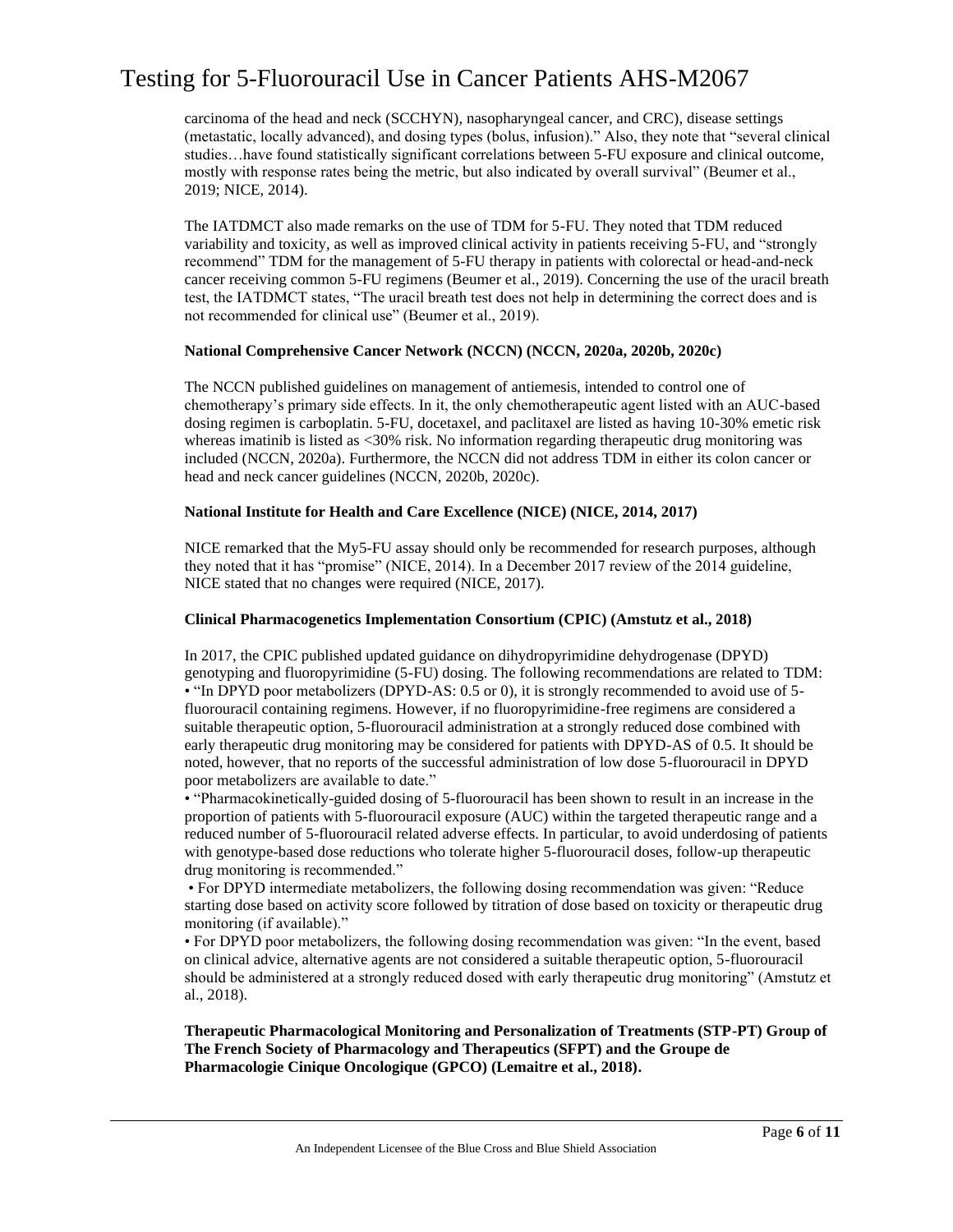The STP-PT group of the SFPT and GPCO on 5-FU therapeutic drug monitoring state that "based on the latest and most up-to-date literature data, [we] recommend the implementation of 5-FU Therapeutic Drug Monitoring in order to ensure an adequate 5-FU exposure" (Lemaitre et al., 2018).

### **Billing/Coding/Physician Documentation Information**

This policy may apply to the following codes. Inclusion of a code in this section does not guarantee that it will be reimbursed. For further information on reimbursement guidelines, please see Administrative Policies on the Blue Cross Blue Shield of North Carolina web site at www.bcbsnc.com. They are listed in the Category Search on the Medical Policy search page.

*Applicable service codes: 80299, 82542, 83789, S3722*

BCBSNC may request medical records for determination of medical necessity. When medical records are requested, letters of support and/or explanation are often useful, but are not sufficient documentation unless all specific information needed to make a medical necessity determination is included.

### **Scientific Background and Reference Sources**

#### **For Policy Titled: Genetic Testing for 5-Fluorouracil Use in Cancer Patients**

Amstutz, U., Henricks, L. M., Offer, S. M., Barbarino, J., Schellens, J. H. M., Swen, J. J., Schwab, M. (2018). Clinical Pharmacogenetics Implementation Consortium (CPIC) Guideline for Dihydropyrimidine Dehydrogenase Genotype and Fluoropyrimidine Dosing: 2017 Update. Clin Pharmacol Ther, 103(2), 210-216. doi:10.1002/cpt.911

Beumer, J. H., Chu, E., Allegra, C., Tanigawara, Y., Milano, G., Diasio, R., . . . Joerger, M. (2019). Therapeutic Drug Monitoring in Oncology: International Association of Therapeutic Drug Monitoring and Clinical Toxicology Recommendations for 5-Fluorouracil Therapy. Clin Pharmacol Ther, 105(3), 598-613. doi:10.1002/cpt.1124

Buchel, B., Sistonen, J., Joerger, M., Aebi, Y., Schurch, S., & Largiader, C. R. (2013). Comparative evaluation of the My5-FU immunoassay and LC-MS/MS in monitoring the 5 fluorouracil plasma levels in cancer patients. Clin Chem Lab Med, 51(8), 1681-1688. doi:10.1515/cclm-2012-0641

Cancer\_Research. (2019). Fluorouracil (5FU). Retrieved from https://www.cancerresearchuk.org/aboutcancer/cancer-in-general/treatment/cancerdrugs/drugs/fluorouracil

Cunha-Junior, G. F., De Marco, L., Bastos-Rodrigues, L., Bolina, M. B., Martins, F. L., Pianetti, G. A., . . . Coelho, L. G. (2013). (13)C-uracil breath test to predict 5-fluorouracil toxicity in gastrointestinal cancer patients. Cancer Chemother Pharmacol, 72(6), 1273-1282. doi:10.1007/s00280-013- 2309-4

Eaton, K., Lyman, Gary. (2021). Dosing of anticancer agents in adults. Retrieved from https://www.uptodate.com/contents/dosing-of-anticancer-agentsinadults?search=chemotherapy&source=search\_result&selectedTitle=3~150&usage\_type=defau lt &display\_rank=3#H777077792

Engels, F. K., Loos, W. J., van der Bol, J. M., de Bruijn, P., Mathijssen, R. H. J., Verweij, J., & Mathot, R. A. A. (2011). Therapeutic Drug Monitoring for the Individualization of Docetaxel Dosing: A Randomized Pharmacokinetic Study. Clinical Cancer Research, 17(2), 353. doi:10.1158/1078- 0432.CCR-10-1636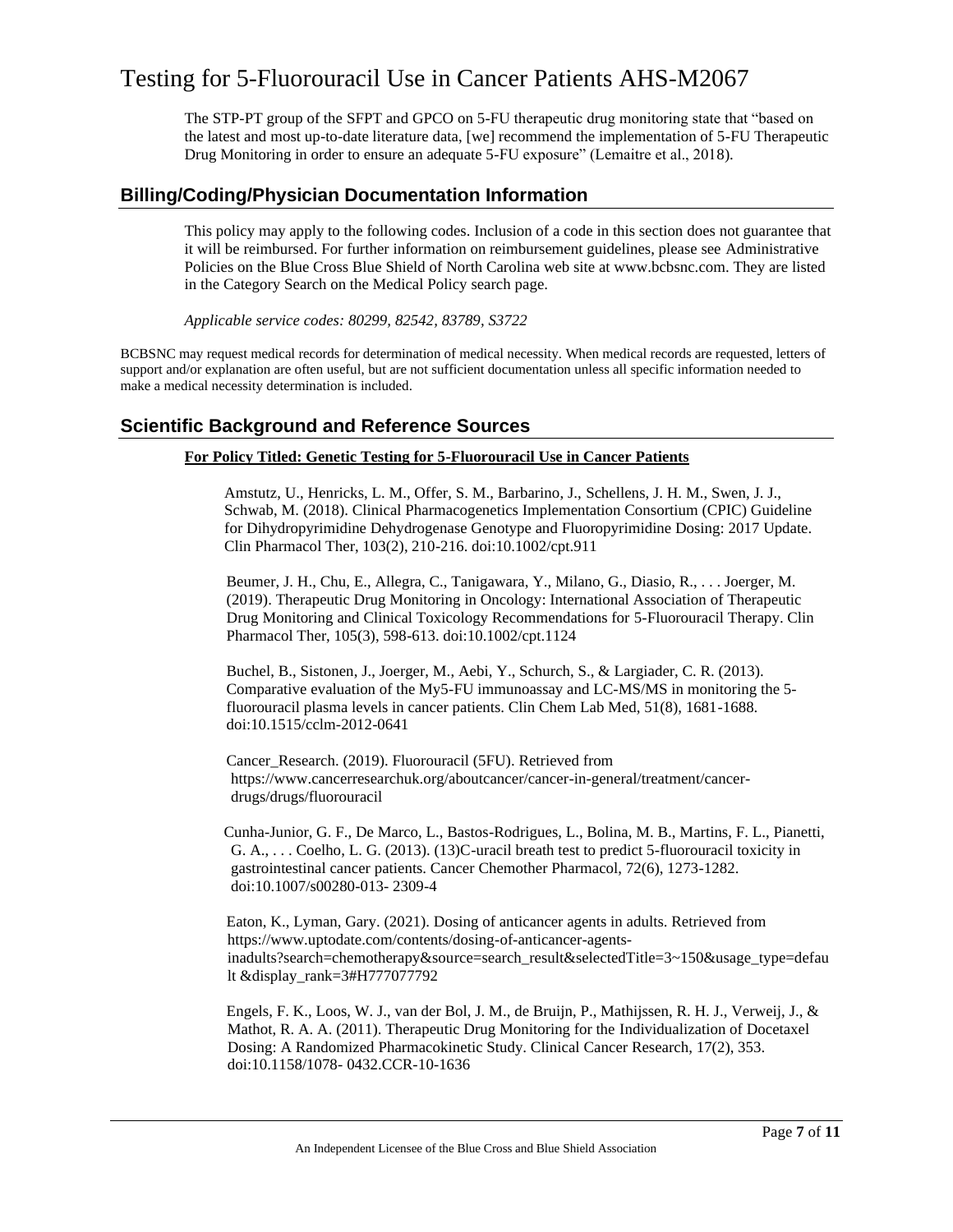Ezzeldin, H. H., Acosta, E. P., Mattison, L. K., Fourie, J., Modak, A., & Diasio, R. B. (2009). (13)C-5-FU breath test current status and future directions: a comprehensive review. J Breath Res, 3(4), 047002. doi:10.1088/1752-7155/3/4/047002

Fang, L., Xin, W., Ding, H., Zhang, Y., Zhong, L., Luo, H., . . . Huang, P. (2016). Pharmacokinetically guided algorithm of 5-fluorouracil dosing, a reliable strategy of precision chemotherapy for solid tumors: a meta-analysis. Sci Rep, 6, 25913. doi:10.1038/srep25913

FDA. (2016, 07/29/2016). Label for NDA 012209. Retrieved from https://www.accessdata.fda.gov/drugsatfda\_docs/label/2016/012209s040lbl.pdf

FDA. (2016b). Label for NDA 012209 FLUOROURACIL. Retrieved from https://www.accessdata.fda.gov/drugsatfda\_docs/label/2016/012209s040lbl.pdf

FDA. (2018). ABRAXANE for Injectable Suspension (paclitaxel protein-bound particles for injectable suspension) (albumin-bound) Retrieved from https://www.accessdata.fda.gov/drugsatfda\_docs/label/2018/021660s045lbl.pdf

FDA. (2021). Docetaxel Injection, Solution for Intravenous Infusion. Retrieved from https://www.accessdata.fda.gov/drugsatfda\_docs/label/2020/205934s003lbl.pdf

Freeman, K., Connock, M., Cummins, E., Gurung, T., Taylor-Phillips, S., Court, R., . . . Sutcliffe, P. (2015). Fluorouracil plasma monitoring: systematic review and economic evaluation of the My5-FU assay for guiding dose adjustment in patients receiving fluorouracil chemotherapy by continuous infusion. Health Technol Assess, 19(91), 1-321, v-vi. doi:10.3310/hta19910

Gamelin, E., Delva, R., Jacob, J., Merrouche, Y., Raoul, J. L., Pezet, D., Boisdron-Celle, M. (2008). Individual fluorouracil dose adjustment based on pharmacokinetic follow-up compared with conventional dosage: results of a multicenter randomized trial of patients with metastatic colorectal cancer. J Clin Oncol, 26(13), 2099-2105. doi:10.1200/jco.2007.13.3934

Hashimoto, Y., Yoshida, Y., Yamada, T., Aisu, N., Yoshimatsu, G., Yoshimura, F., & Hasegawa, S. (2020). Current Status of Therapeutic Drug Monitoring of 5-Fluorouracil Prodrugs. Anticancer Res, 40(8), 4655-4661. doi:10.21873/anticanres.14464

Joerger, M., Huitema, A. D. R., Richel, D. J., Dittrich, C., Pavlidis, N., Briasoulis, E., . . . Schellens, J. H. M. (2007). Population Pharmacokinetics and Pharmacodynamics of Paclitaxel and Carboplatin in Ovarian Cancer Patients: A Study by the European Organization for Research and Treatment of Cancer-Pharmacology and Molecular Mechanisms Group and New Drug Development Group. Clinical Cancer Research, 13(21), 6410. doi:10.1158/1078-0432.CCR-07- 0064

Kang, J. S., & Lee, M. H. (2009). Overview of therapeutic drug monitoring. Korean J Intern Med, 24(1), 1- 10. doi:10.3904/kjim.2009.24.1.1

Lemaitre, F., Goirand, F., Launay, M., Chatelut, E., Boyer, J. C., Evrard, A., . . . Schmitt, A. (2018). [5- fluorouracil therapeutic drug monitoring: Update and recommendations of the STP-PT group of the SFPT and the GPCO-Unicancer]. Bull Cancer, 105(9), 790-803. doi:10.1016/j.bulcan.2018.06.008

Macaire, P., Morawska, K., Vincent, J., Quipourt, V., Marilier, S., Ghiringhelli, F., . . . Schmitt, A. (2019). Therapeutic drug monitoring as a tool to optimize 5-FU-based chemotherapy in gastrointestinal cancer patients older than 75 years. Eur J Cancer, 111, 116-125. doi:10.1016/j.ejca.2019.01.102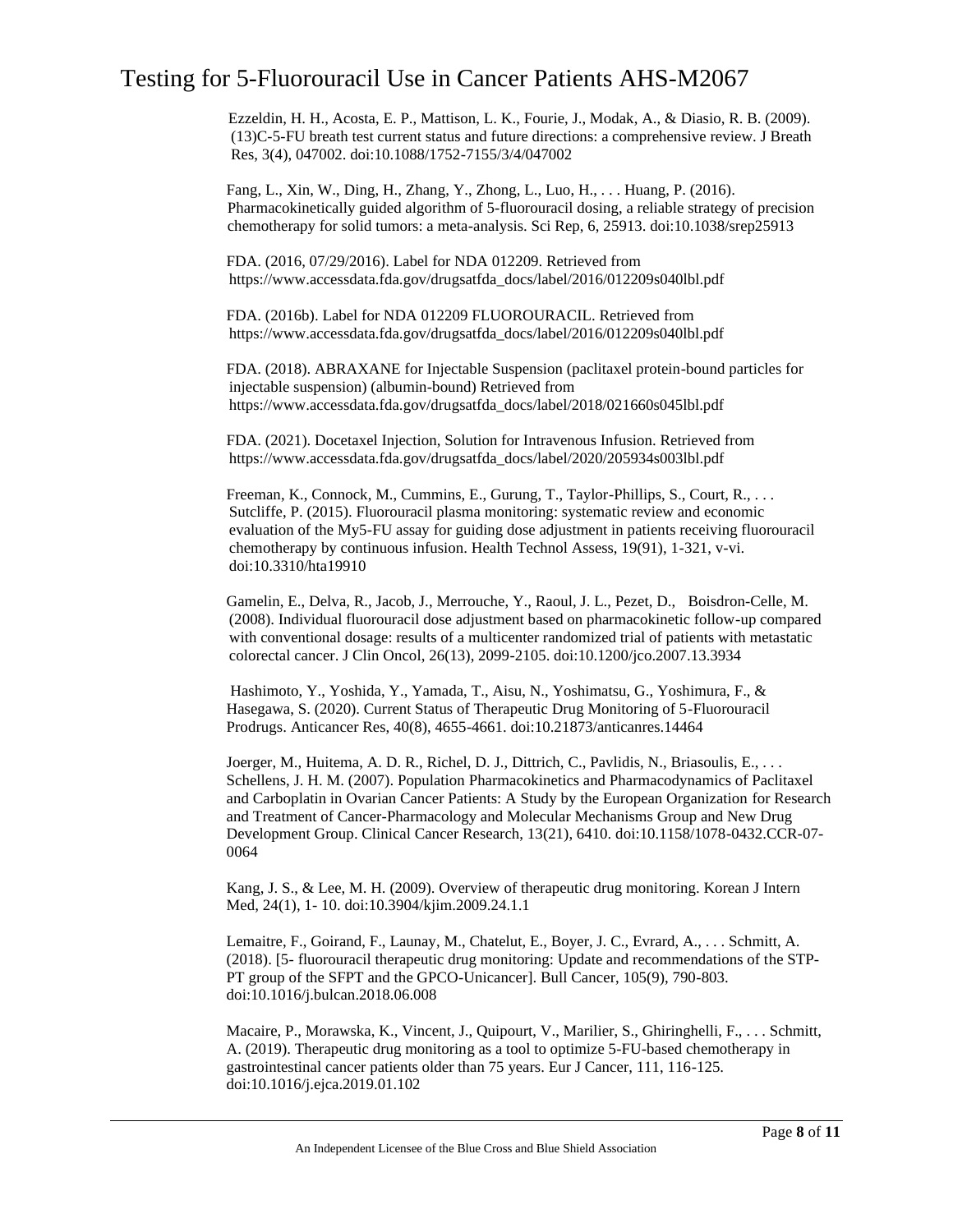Mindt, S., Aida, S., Merx, K., Müller, A., Gutting, T., Hedtke, M., . . . Hofheinz, R. D. (2019). Therapeutic drug monitoring (TDM) of 5-fluorouracil (5-FU): new preanalytic aspects. Clin Chem Lab Med, 57(7), 1012-1016. doi:10.1515/cclm-2018-1177

Moeung, S., Chevreau, C., Broutin, S., Guitton, J., Lelievre, B., Ciccolini, J., . . . Thomas, F. (2017). Therapeutic Drug Monitoring of Carboplatin in High-Dose Protocol (TI-CE) for Advanced Germ Cell Tumors: Pharmacokinetic Results of a Phase II Multicenter Study. Clin Cancer Res, 23(23), 7171-7179. doi:10.1158/1078-0432.Ccr-17-1344

Morawska, K., Goirand, F., Marceau, L., Devaux, M., Cueff, A., Bertaut, A., . . . Schmitt, A. (2018). 5-FU therapeutic drug monitoring as a valuable option to reduce toxicity in patients with gastrointestinal cancer. Oncotarget, 9(14), 11559-11571. doi:10.18632/oncotarget.24338

Morrow, A., Garland, C., Yang, F., De Luna, M., & Herrington, J. D. (2019). Analysis of carboplatin dosing in patients with a glomerular filtration rate greater than 125 mL/min: To cap or not to cap? A retrospective analysis and review. J Oncol Pharm Pract, 25(7), 1651-1657. doi:10.1177/1078155218805136

MyCare. (2018a). Clinical Studies. Retrieved from https://mycaretests.com/oncology/clinicians/#process

MyCare. (2018b). You're not getting chemo the right way. Retrieved from https://mycaretests.com/oncology/

NCCN. (2020a). Antiemesis Version 2.2020. Retrieved from https://www.nccn.org/professionals/physician\_gls/pdf/antiemesis.pdf

NCCN. (2020b). Colon Cancer Version 4.2020. Retrieved from https://www.nccn.org/professionals/physician\_gls/pdf/colon.pdf

NCCN. (2020c). Head and Neck Cancers Version 2.2020. Retrieved from https://www.nccn.org/professionals/physician\_gls/pdf/head-and-neck.pdf

NICE. (2014). Fluorouracil chemotherapy: The My5-FU assay for guiding dose adjustment. Retrieved from https://www.nice.org.uk/guidance/dg16

NICE. (2017). Review of DG16: Fluorouracil chemotherapy: The My5-FU assay for guiding dose adjustment. Retrieved from https://www.nice.org.uk/guidance/dg16/evidence/reviewdecisionfebruary-2018-pdf-4777017085

Wilhelm, M., Mueller, L., Miller, M. C., Link, K., Holdenrieder, S., Bertsch, T., . . . Jaehde, U. (2016). Prospective, Multicenter Study of 5-Fluorouracil Therapeutic Drug Monitoring in Metastatic Colorectal Cancer Treated in Routine Clinical Practice. Clinical Colorectal Cancer, 15(4), 381-388. doi:10.1016/j.clcc.2016.04.001

Yang, R., Zhang, Y., Zhou, H., Zhang, P., Yang, P., Tong, Q., Han, Y. (2016). Individual 5- Fluorouracil Dose Adjustment via Pharmacokinetic Monitoring Versus Conventional Body-Area-Surface Method: A Meta-Analysis. Ther Drug Monit, 38(1), 79-86. doi:10.1097/ftd.0000000000000238

Specialty Matched Consultant Advisory Panel 8/2019

#### **For Policy Titled: Testing for 5-Fluorouracil Use in Cancer Patients**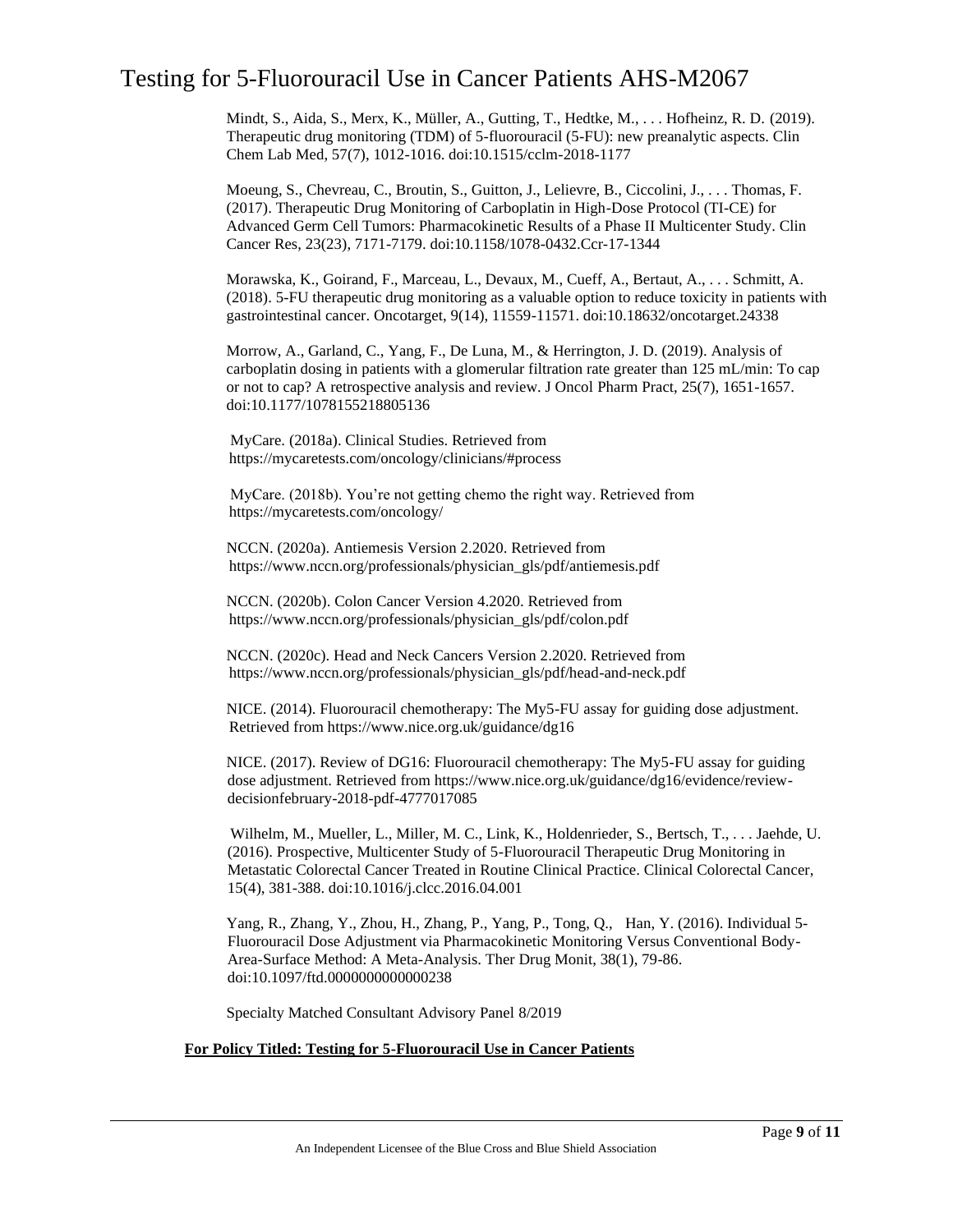Medical Director review 11/2019

Specialty Matched Consultant Advisory Panel 8/2020

Medical Director review 10/2020

Specialty Matched Consultant Advisory Panel 8/2021

Deng, R., Shi, L., Zhu, W., Wang, M., Guan, X., Yang, D., & Shen, B. (2020). Pharmacokinetics-based Dose Management of 5-Fluorouracil Clinical Research in Advanced Colorectal Cancer Treatment. *Mini Rev Med Chem, 20*(2), 161-167. doi:10.2174/1389557519666191011154923

Dolat, M., Macaire, P., Goirand, F., Vincent, J., Hennequin, A., Palmier, R., . . . Schmitt, A. (2020). Association of 5-FU Therapeutic Drug Monitoring to DPD Phenotype Assessment May Reduce 5-FU Under-Exposure. *Pharmaceuticals (Basel), 13*(11). doi:10.3390/ph13110416

Guilhot, F., Hughes, T. P., Cortes, J., Druker, B. J., Baccarani, M., Gathmann, I., . . . Wang, Y. (2012). Plasma exposure of imatinib and its correlation with clinical response in the Tyrosine Kinase Inhibitor Optimization and Selectivity Trial. *Haematologica, 97*(5), 731. doi:10.3324/haematol.2011.045666

Hamzic, S., Aebi, S., Joerger, M., Montemurro, M., Ansari, M., Amstutz, U., & Largiadèr, C. (2020). Fluoropyrimidine chemotherapy: recommendations for DPYD genotyping and therapeutic drug monitoring of the Swiss Group of Pharmacogenomics and Personalised Therapy. *Swiss Med Wkly, 150*, w20375. doi:10.4414/smw.2020.20375

### **Policy Implementation/Update Information**

#### **For Policy Titled: Genetic Testing for 5-Fluorouracil Use in Cancer Patients**

- 1/1/2019 New policy developed. Genetic testing for 5 fluorouracil use in cancer patients is considered **investigational**. Medical Director review 1/1/2019. Policy noticed 1/1/2019 for effective date 4/1/2019. (lpr)
- 4/16/19 Revised coding table under "Billing/Coding" section. (lpr)
- 10/1/19 Specialty Matched Consultant Advisory Panel review 8/21/19. Deleted coding table from Billing/Coding section. No change to policy intent. Medical Director review 8/2019. (lpr)

#### **For Policy Titled: Testing for 5-Fluorouracil Use in Cancer Patients**

- 12/10/19 Reviewed by Avalon 3rd Quarter 2019 CAB. **Policy title changed from "Genetic Testing for 5-Fluorouracil Use in Cancer Patients" to "Testing for 5-Fluorouracil Use in Cancer Patients."** Added the following statement to "When Not Covered" section: Uracil breath tests and dihydrouracil/uracil ratio testing of plasma, serum, or urine samples *to aid in managing dose adjustment in individuals undergoing 5-fluorouracil chemotherapy are* considered **investigational.** Medical Director review 11/2019**.** (lpr)
- 9/8/20 Specialty Matched Consultant Advisory Panel review 8/19/2020. No changes to policy statement. (lpr)
- 11/10/20 Reviewed by Avalon 3rd Quarter 2020 CAB. Wording in the Policy, When Covered, and/or Not Covered section(s) changed from Medical Necessity to Reimbursement language,